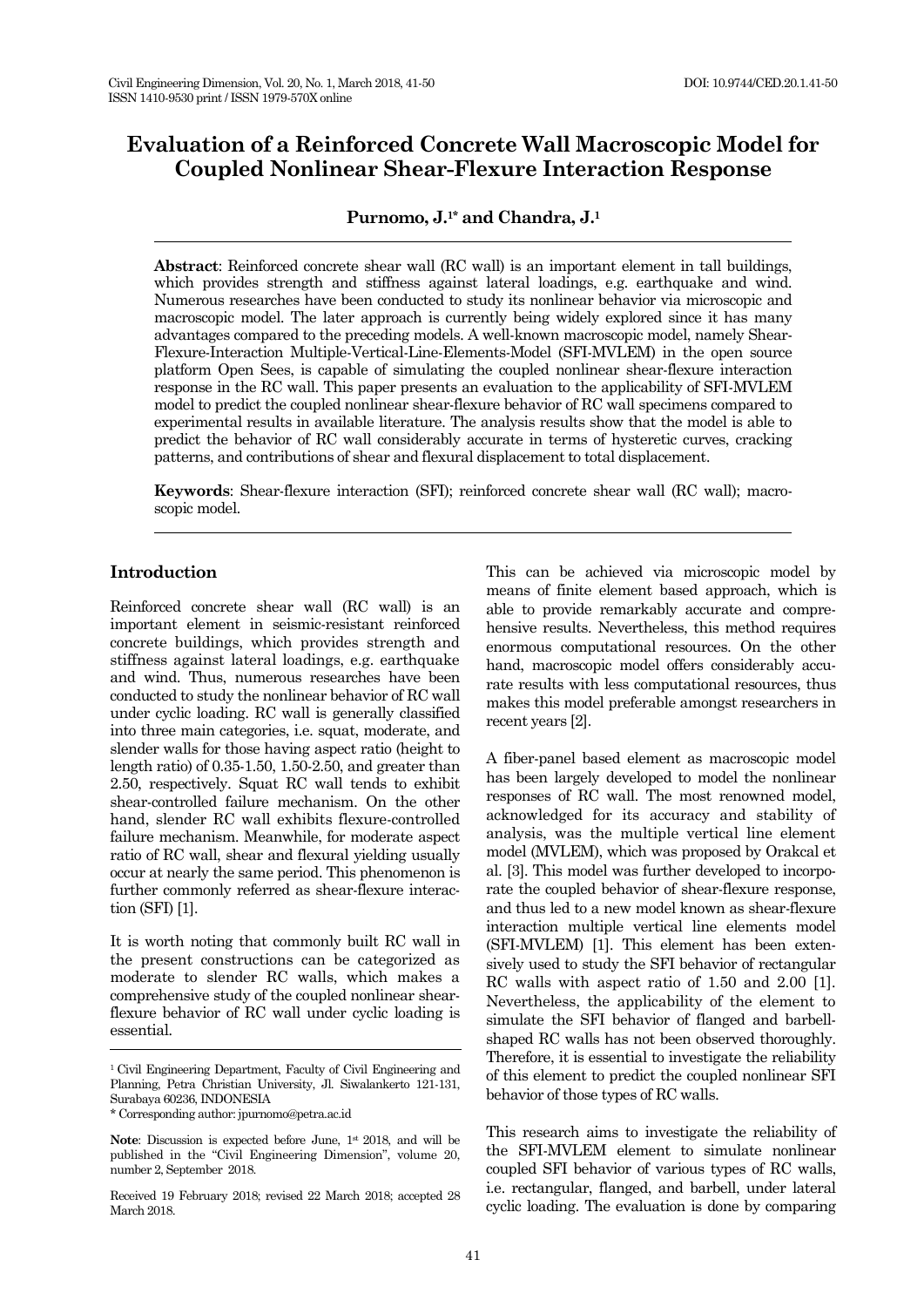the hysteretic curves and cracking patterns resulted from the model to the results from experimental tests of RC walls. Further indicative aspect, i.e. the contribution of shear and flexural displacement to the total displacement is also considered. The whole results are finally summed up to justify the reliability of the model on simulating the SFI behavior of RC walls.

## **SFI-MVLEM Model**

SFI-MVLEM model was developed from the previously existed macroscopic model, i.e. MVLEM proposed by Orakcal *et al*. [3], which treated shear and flexural responses separately. Further, Massone *et al*. [4] proposed MVLEM model for simulating behavior of coupled nonlinear SFI of RC walls under monotonic responses. The following research conducted revealed that the model was simple to formulate, numerically stable, efficient and reasonably accurate to predict flexural response of RC walls [5]. In 2010, Ulugtekin [6] proposed RC panel model incorporating the fixed strut angle model (FSAM), which was further extended by Orakcal *et al*. [7] to include the effect of aggregate shear interlock (nu). Finally in 2013, Kolozvari [1] modeled RC walls by replacing the uniaxial element of MVLEM by m-number of RC panels, which was henceforth known as SFI-MVLEM, and also added the effect of dowel action (α) to the model. The analytical model of the element is presented in Figure 1. Each SFI-MVLEM element was presented with six degree of freedoms (DOFs), which was located at the top and bottom rigid beams. These DOFs was introduced to capture normal strain in vertical direction  $(e_{y,i})$  and shear strain  $(y_{xy,i})$ . Meanwhile, normal strain in horizontal direction was evaluated by introducing a total of m-number additional DOFs, which was added on each RC panel. Thus, each SFI-MVLEM element has overall 6+m DOFs. Furthermore, *ch* indicates the center of relative rotation between the two rigid beams at top and bottom of the SFI-MVLEM element. A value  $c =$ 0.4 was recommended by Vulcano et al. [8], and thus will be adopted in this paper.



**Figure 1.** SFI-MVLEM Element [1]

## **Constitutive Material**

A steel constitutive model proposed by Menegotto and Pinto [9], which was further expanded by Filippou *et al*. [10] to incorporate the effects of isotropic strain hardening, was used in the SFI-MVLEM. The constitutive model relates the modulus of elasticity in elastic region (initial modulus) and in plastic region (yield modulus) by introducing ratio *b*, which is the ratio between the yield modulus to the initial modulus. The curved transition in the vicinity of intersection between the gradient of modulus of elasticity described the Bauschinger effects [1]. This model was selected due to its relatively simple formulation yet ability to perform isotropic strain hardening under compression and tension loading [5]. Meanwhile, for concrete, a constitutive material proposed by Chang and Mander [11] was used. The constitutive model was selected due to its flexibility to represent complex hysteretic behavior of confined and unconfined conditions of ordinary and high-strength concrete under cyclic loading. The model was also capable of capturing important features in concrete, such as compression and tension cyclic responses, stiffness degradation, and crack closure effects [5].

## **Methods**

A well-known open source platform, i.e. Open Sees, was used to perform the analysis. The program requires problem definitions, which inputs may be divided into three main stages. Firstly to be defined were geometrical data of RC wall involving overall height, web thickness, as well as boundary elements. Thereafter was to specify the ratio of vertical, horizontal, and confining steel reinforcement ratio embedded in the wall. The last step was to define all necessary constitutive material parameters for concrete as well as steel, i.e. ultimate compressive stress  $(f_c)$ , modulus of elasticity  $(E_c)$ , and ultimate strain  $(\varepsilon_c)$  for concrete and yield stress  $(f_v)$ , modulus of elasticity (Es), and strain hardening ratio (b) for steel. Numerous constitutive models for concrete and steel are readily available in Open Sees. In this paper, *Concrete CM*, which was derived based on the model proposed by Chang and Mander [11], was chosen to represent the behavior of concrete. Meanwhile, a steel constitutive model *Steel MPF* proposed by Menegotto and Pinto [9] and further enhanced by Filippou et al. [10] was used to represent the behavior of steel.

The ability of SFI-MVLEM model in simulating the SFI behavior of rectangular RC walls presented in the previous research [1] needs to be confirmed before investigating other types of RC walls. The evaluation was done by comparing hysteretic curves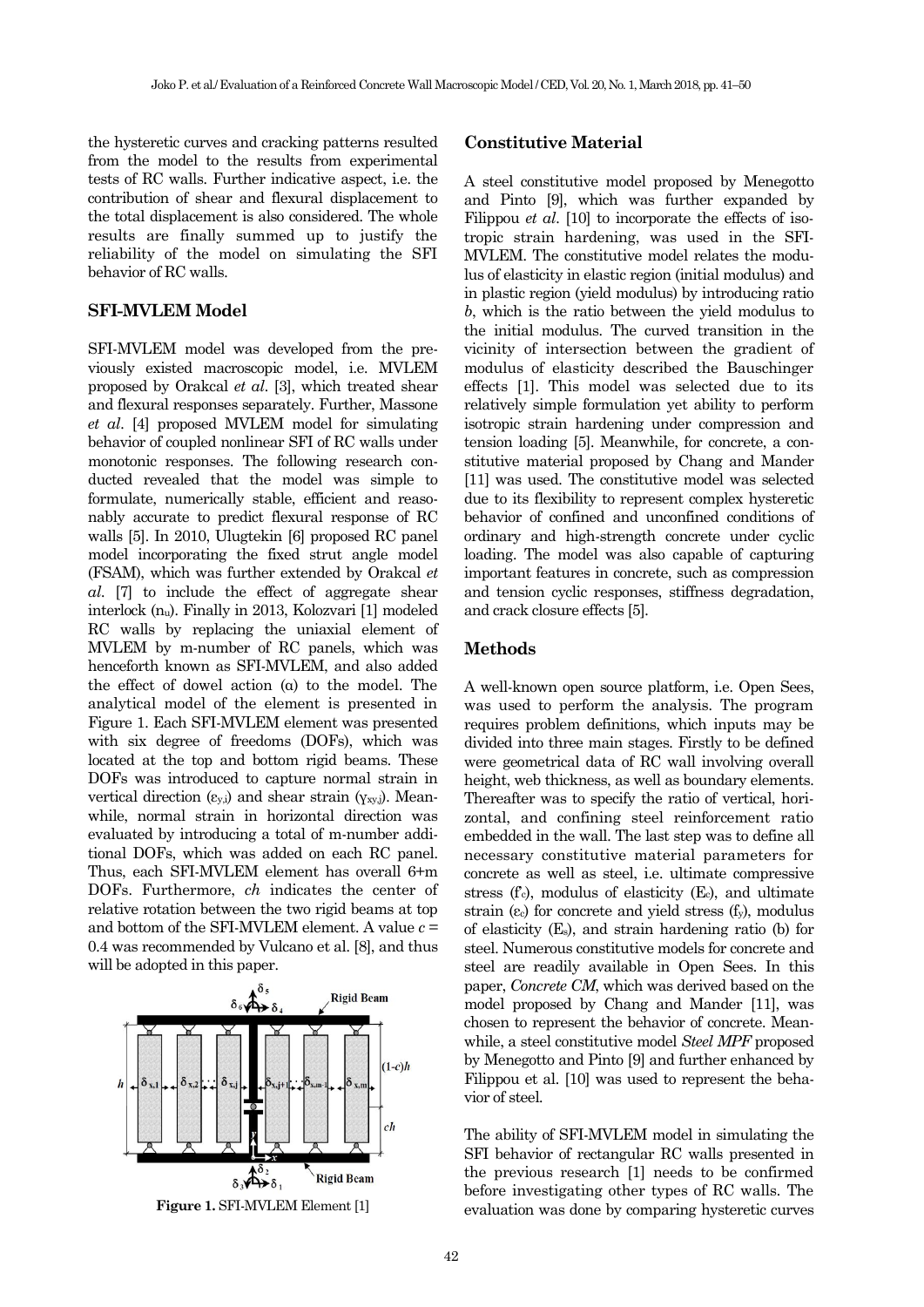obtained from Open Sees (hereafter *model*) to previously conducted experimental test results. The hysteretic curves were compared to observe the behavioral similarity. After the behavior of rectangular RC walls had been validated, the investigation was extended to simulate other shapes of RC walls, i.e. flanged and barbell. Additionally, cracking pattern of the model was extracted from Open Sees to be compared to the tested specimens. The specimens used to validate the results of rectangular RC walls were taken from specimen SW4 [12], SW21 and SW25 [13], and J4 [14]. Furthermore, models for flanged RC walls were taken from specimen J7 [14], and F1 [15]. The last, for the barbell-shaped RC walls, the specimens were taken from specimen M05C [16], B5 [15], LW2 [17], B3 [18], and W1 [19]. Each specimen was loaded by controlling the ultimate displacement.

## **Results and Discussions**

The analysis of various shapes of RC walls was done via OpenSees. The main results of the analysis were the hysteretic curves, cracking patterns, and displacement profiles.

#### **Hysteretic Curves**

## *Rectangular RC Wall Specimens*

Validation to SFI behavior of rectangular RC walls is represented by three specimens, i.e. SW4 [12], SW21 and SW25 [13]. First and foremost, Figure 2 shows the comparison of hysteretic curves of specimen SW4. The finding shows that the model predicts the ultimate load and displacement at 103.04 kN and 21.85 mm, respectively. In comparison, by visually graph estimation, the ultimate load and displacement of the experimental test was circa 103.88 kN and 22.19 mm. The results from the model inflict only slightly underestimation compared to the test, which is only 0.81% for ultimate load and 1.53% for displacement. However, judging from overall visual appearance of the hysteretic curve, the model's curve is slightly slimmer compared to the test.

Figure 3a shows the comparison of hysteretic curves for specimen SW21 [13] subjected to monotonic loading. In this case the model was loaded until the ultimate displacement obtained from experimental test, which was 11.40 mm. The initial stiffness of the specimen is predicted higher by the model. Furthermore, the ultimate load predicted by the model is lower by 8.42%. Although the model was loaded by limiting the ultimate displacement, one can continue the analysis to obtain the entire response of the model.



**Figure 2.** Comparison of Hysteretic Curves of Specimen SW4 [12] (a) Test (b) Model



**Figure 3.** Comparison of Monotonic Curve of Specimens (a) SW21 [13] (b) SW25 [13]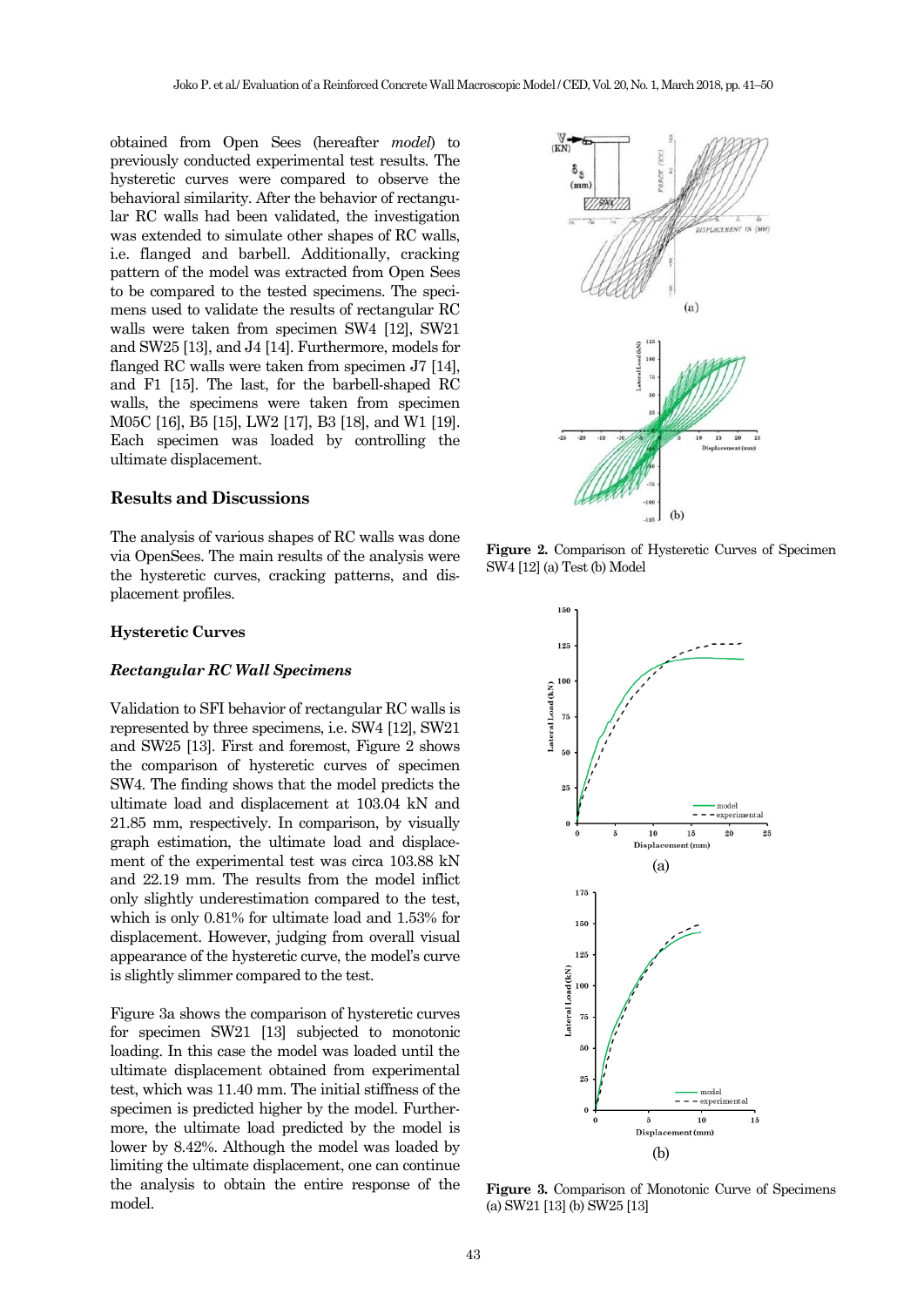Another evaluation of RC wall behavior under monotonic loading is represented by specimen SW25 [13], which can be observed in Figure 3b. Identical to model for specimen SW21, model for this specimen was also modeled by limiting the ultimate displacement as obtained in the experimental result. It can be seen that the model is able to approximate the response of the specimen. However, there is underestimation of ultimate load by circa 3.86% when compared to the ultimate load of the experimental test, which was 149 kN. From these results and previous research results [1], it can be concluded that the SFI-MVLEM element can simulate quite well the behavior of rectangular RC walls under monotonic and cyclic lateral loadings.

## *Flanged RC Wall Specimens*

The experimental test results of two flanged RC wall specimens, namely J7 [14] and F1 [15], were used to validate the output of the model. Firstly, Figure 4 shows the comparison of hysteretic curve of specimen J7 [14]. The ultimate loads predicted by the model were 843.70 kN in the positive direction and 869.65 kN in the negative direction. Although the wall had symmetrical cross section, the ultimate load predicted by the model introduced notable difference. This phenomenon is also verified by the result from the experimental test, which were 894.50 kN and 827.30 kN for positive and negative direction, respectively. The values indicate that the average discrepancy is circa 5%. As for the ultimate drift, the model reaches 1% for both directions. This value shows 16% and 18% underestimation to ultimate drifts of experimental test in the positive and negative directions, which were 1.19% and 1.22%. It is also notable that the model predicts stiffer hysteretic curve at the initial and final loading step. The overestimation of overall stiffness might be attributed to the application of the axial loading, which was applied to the middle of the SFI-MVLEM element and might have caused unevenly loading distribution along wall cross section. Furthermore, the model is also unable to capture the strength degradation of the RC wall beyond 1.00% drift.

The second specimen for flanged RC wall is F1 [15], which comparison of hysteretic curves is presented in Figure 5. It can be observed that the model overestimates the initial stiffness of the RC wall. Comparing the ultimate load in the positive direction, the model predicts lower value by 1.63%. Moreover, slight underestimation also occurs in terms of ultimate deflection, which is circa 2.21%. On the other hand, although there is negligible 0.97% overpredicted ultimate load in the negative direction, there is large difference in ultimate deflection. This is because the local failure mechanism occurred in

the specimen, i.e. bar buckling of the web reinforcement, cannot be incorporated in the model.



**Figure 4.** Comparison of Hysteretic Curves of Specimen J7 [14] (a) Test (b) Model



**Figure 5.** Comparison of Hysteretic Curves of Specimen F1 [15] (a) Test (b) Model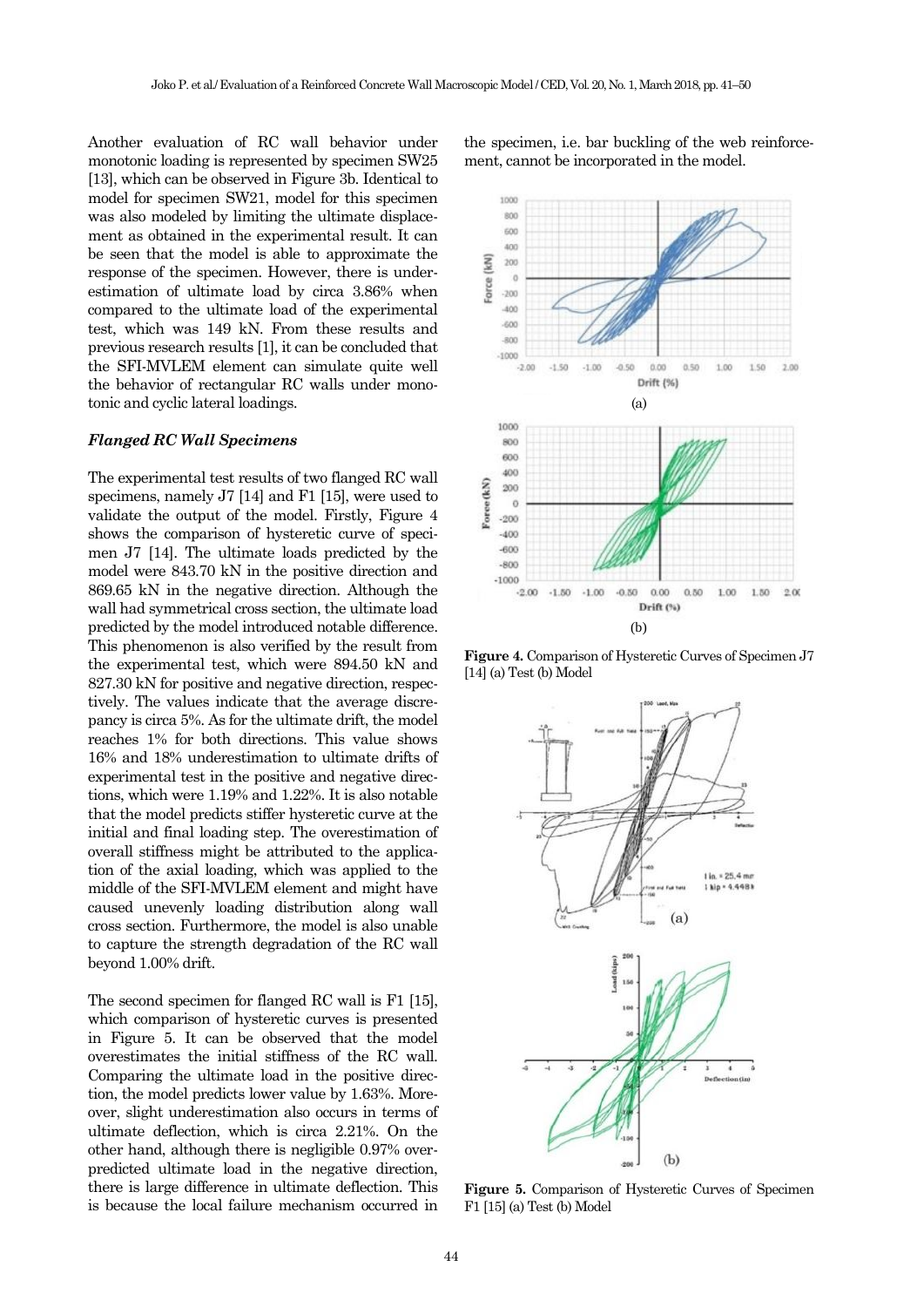#### *Barbell-shaped RC Walls*

The analysis of hysteretic curves of barbell-shaped RC walls is represented by specimen M05C [16], B5 [15], LW2 [17], and B3 [18]. Firstly, Figure 6 shows the comparison of hysteretic curves of specimen M05C [16]. Visually, it can be observed that the model slightly overestimated the response of the specimen. In the negative direction of applied load, the model predicts 3.39% higher displacement as well as 14.76% higher ultimate load. In accordance to that, the ultimate load in the positive direction is overestimated around 4.00%. In contrast, the ultimate displacement in the positive direction is predicted 11.77% lower to the experimental results. This contradiction is in fact due to the specimen was in the verge of sudden failure, which might not be simulated by the model. Furthermore, the model shows higher initial stiffness compared to the test specimen.



**Figure 6.** Comparison of Hysteretic Curves of Specimen M05C [16] (a) Test (b) Model

Secondly, Figure 7 shows the comparison of hysteretic curves of specimen B5 [15]. Similar to previous results, the model predicts higher initial stiffness and underestimates the stiffness at final load step.

The deflection obtained by the model is slightly overestimated, i.e. circa 0.41% and 1.83% in the positive and negative directions, respectively. In contrast, the ultimate loads in both directions are predicted lower compared to the test, which were around 12.25% and 19.86% for positive and negative directions, respectively. Nevertheless, judging from its shape, the model can predict quite well the hysteretic behavior of the specimen.



**Figure 7.** Comparison of Hysteretic Curves of Specimen B5 [15] (a) Test (b) Model

Thirdly, Figure 8 shows the comparison of hysteretic curves of specimen LW2 [17]. It can be observed that the model also predicts higher initial stiffness. Nonetheless, the overall stiffness of the wall is finely approximated. Another underestimation is also obtained in terms of ultimate load, which is 9.44% and 14.45% in the negative and positive directions, respectively. Moreover, it is clearly shown that the model overestimates the ultimate displacement in both directions of loading, which are 47.96% and 12.56% in negative and positive directions, respectively. This is because the model did not simulate well the local failure due to concrete crushing at the bottom of boundary element at the last loading cycle in the positive direction, and thus the hysteretic curve could proceed further for the negative direction. On the other hand, from the test results, it is shown that after the concrete crushing, the strength of RC wall was degraded and the test was not continued further into the negative direction.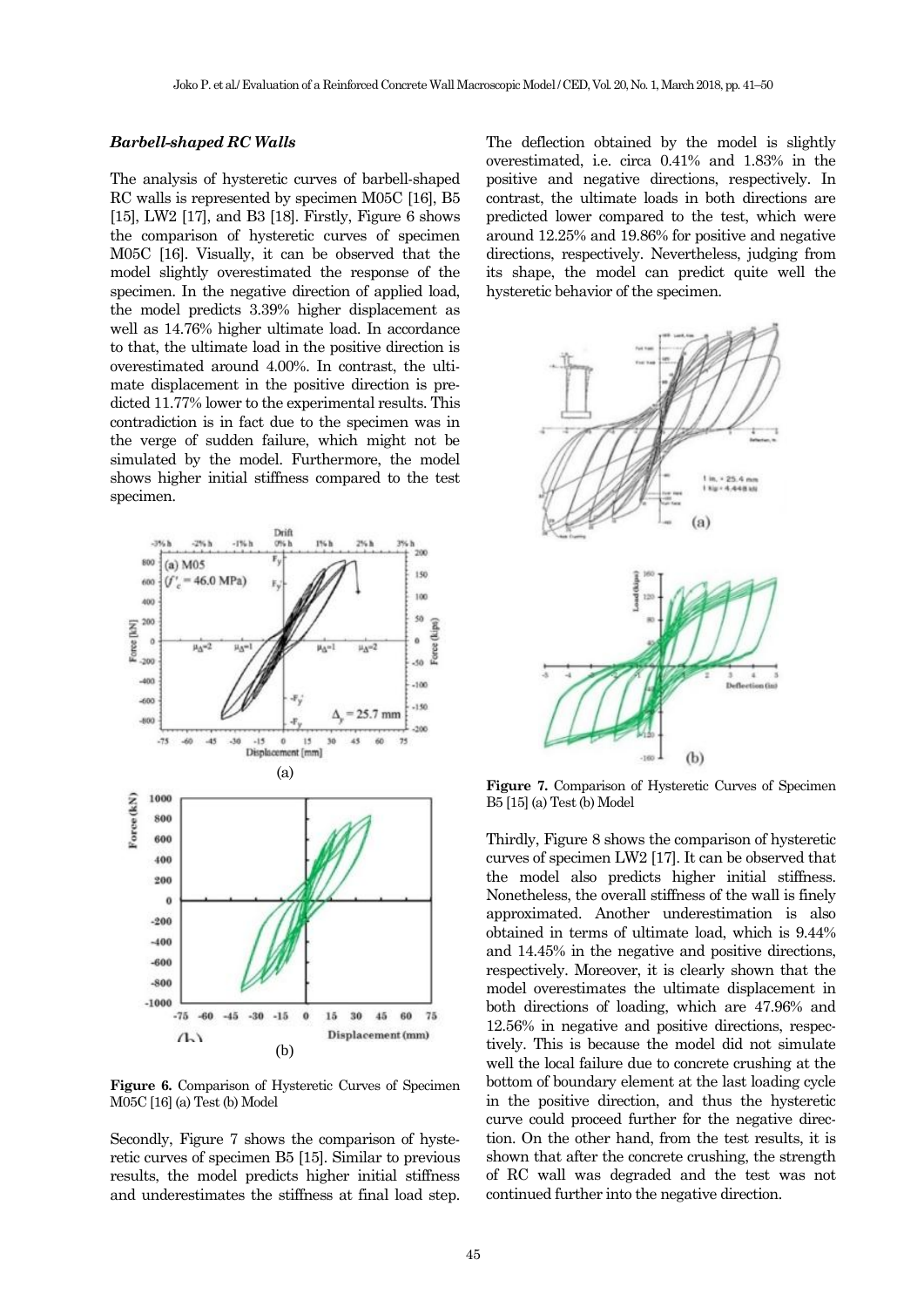

**Figure 8.** Comparison of Hysteretic Curves of Specimen LW2 [17] (a) Test (b) Model

Lastly, Figure 9 shows the comparison of hysteretic curves for specimen B3 [18]. The curve shows that the model is able to provide considerably accurate result. This is indicated by slight underestimation of ultimate displacement, which is 1.24% and 0.87% in negative and positive directions, respectively. Underestimation of ultimate load is also obtained, which is circa  $2.69\%$  in the negative direction. Meanwhile, the model predicts higher ultimate load around 1.59% in the positive direction. Judging from the numbers, it can be concluded that the model is able to simulate the behavior of the specimen in terms of ultimate load and displacement. It is also notable that the curve provided by the model has less pinching effect, which is mainly caused by the specified shear resistance factors.

## **Cracking Patterns**

In this paper, cracking patterns are presented only for rectangular and barbell-shaped RC wall specimens. Rectangular RC walls are represented by specimen SW4 [12] and J4 [14] while barbell-shaped RC walls are represented by specimen B5 [15] and W1 [19].



**Figure 9.** Comparison of Hysteretic Curves of Specimen B3 [18] (a) Test (b) Model

## *Rectangular RC Walls Specimens*

Figure 10 shows the comparison of cracking patterns for specimen SW4 [12]. It can be seen that the cracking angles resulted from the model at the boundary elements are similar to those of experimental results except at the bottom of the wall. The model is also able to show gradual changes in cracking angle along the boundary elements. Besides, the cracking patterns at the wall web resulted from the model are also similar with those of experimental results, except at the bottom of the wall. The cracking angle in the vicinity is accurate only for one direction whilst predicts less in the other direction. This may be attributed to the adoption of FSAM theory in the model.



**Figure 10.** Comparison of Cracking Patterns of Specimen SW4 [12] (a) Test (b) Model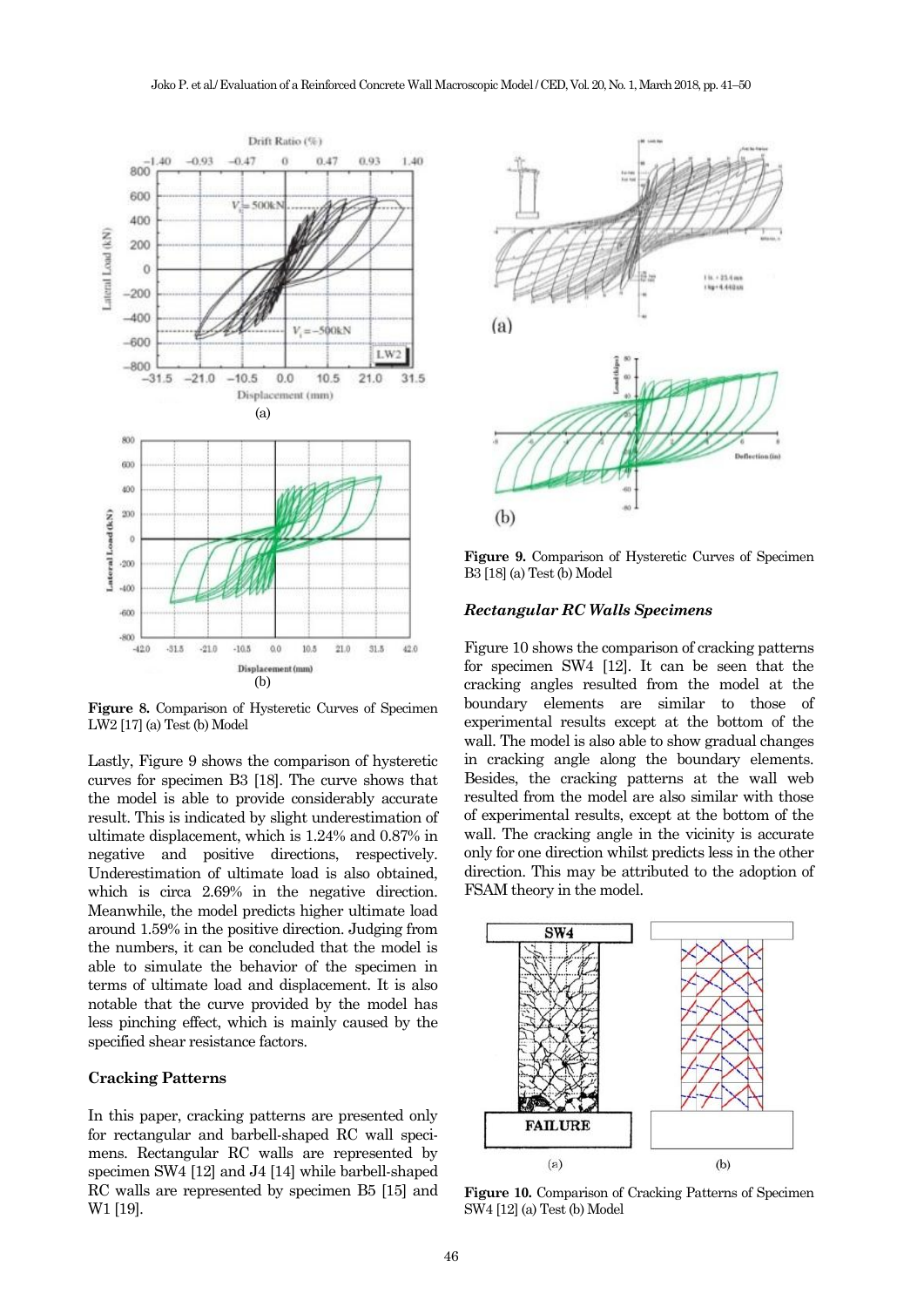The other validation of cracking patterns for rectangular RC walls is presented in Figure 11, which shows the comparison of the cracking patterns for specimen J4 [14]. It can be observed that the model is able to predict the global cracking patterns of the specimen. Nonetheless, the model provides unsymmetrical cracking angle, especially for the right side of the wall web. This may be due to the adoption of FSAM theory, which assumed a fixed angle for subsequent cracks after the first crack formation. Also, the model shows cracks pattern at the middle top of the wall, while there were no notable cracks in the experimental test.



**Figure 11.** Comparison of Cracking Patterns of Specimen J4 [14] (a) Test (b) Model

#### *Barbell-shaped RC Wall Specimens*

The first validation of cracking patterns for barbellshaped RC walls is presented in Figure 12, which shows the comparison of cracking patterns for specimen B5 [15]. The cracking angle predicted by the model at the boundary element shows a combination of shear and flexural crack. This may be because the boundary elements were also modeled using the SFI-MVLEM elements. Meanwhile, the cracking pattern at the web area is unsymmetrical, which is probably due to the adoption of FSAM theory.



**Figure 12.** Comparison of Cracking Patterns of Specimen B5 [15] (a) Test (b) Model

Furthermore, Figure 13 shows the comparison of cracking patterns for specimen W1 [19]. It can be

seen that the model is generally able to predict the cracking patterns of the specimen. Some discrepancies present at the boundary elements as well as at the web. For those at the boundary elements, the model predicts a more gradual cracking angle compared to those of experimental test. Moreover, at the web, some cracking angles are unsymmetrical, which differs to the experimental results. This may be due to the adoption of FSAM theory, which assumed a fixed cracking angle after the first crack formed.



**Figure 13.** Comparison of Cracking Patterns of Specimen W1 [19] (a) Test (b) Model

## **Contribution of Shear and Flexural Deformation**

Contribution of shear and flexural displacement of each RC wall types, i.e. rectangular, flanged, and barbell-shaped, are represented by specimens J4 [14], F1 [15], and B5 [15], respectively. Firstly, Figure 14 shows the comparison of shear and flexural deformation contribution of specimen J4 [14]. It can be seen that the model is able to predict the SFI response in the specimen, which is denoted by shear-dominated deformation at later stage of loading. This phenomenon can also be observed in the experimental test results. Moreover, 84.30% contribution of shear deformation was obtained in the negative direction. Meanwhile, lower contribution of shear deformation in the positive direction was obtained in the model, which was 56.10%. As for the experimental test, the results show that contributions of shear deformation were 62.50% and 43.30% for negative and positive directions, respectively. Discrepancies between the results from the model and the experimental results may be attributed to sliding shear deformation which occurred in the experimental test. However, the model could not simulate the sliding shear failure mechanism.

Secondly, Figure 15 shows the comparison of shear and flexural displacement profile for specimen F1 [15]. The results show that the model overestimates the contribution of shear displacement in the positive direction circa 6.46%, while in the negative direction, the model significantly underestimates the contribution of shear displacement by 27.87%. This is due to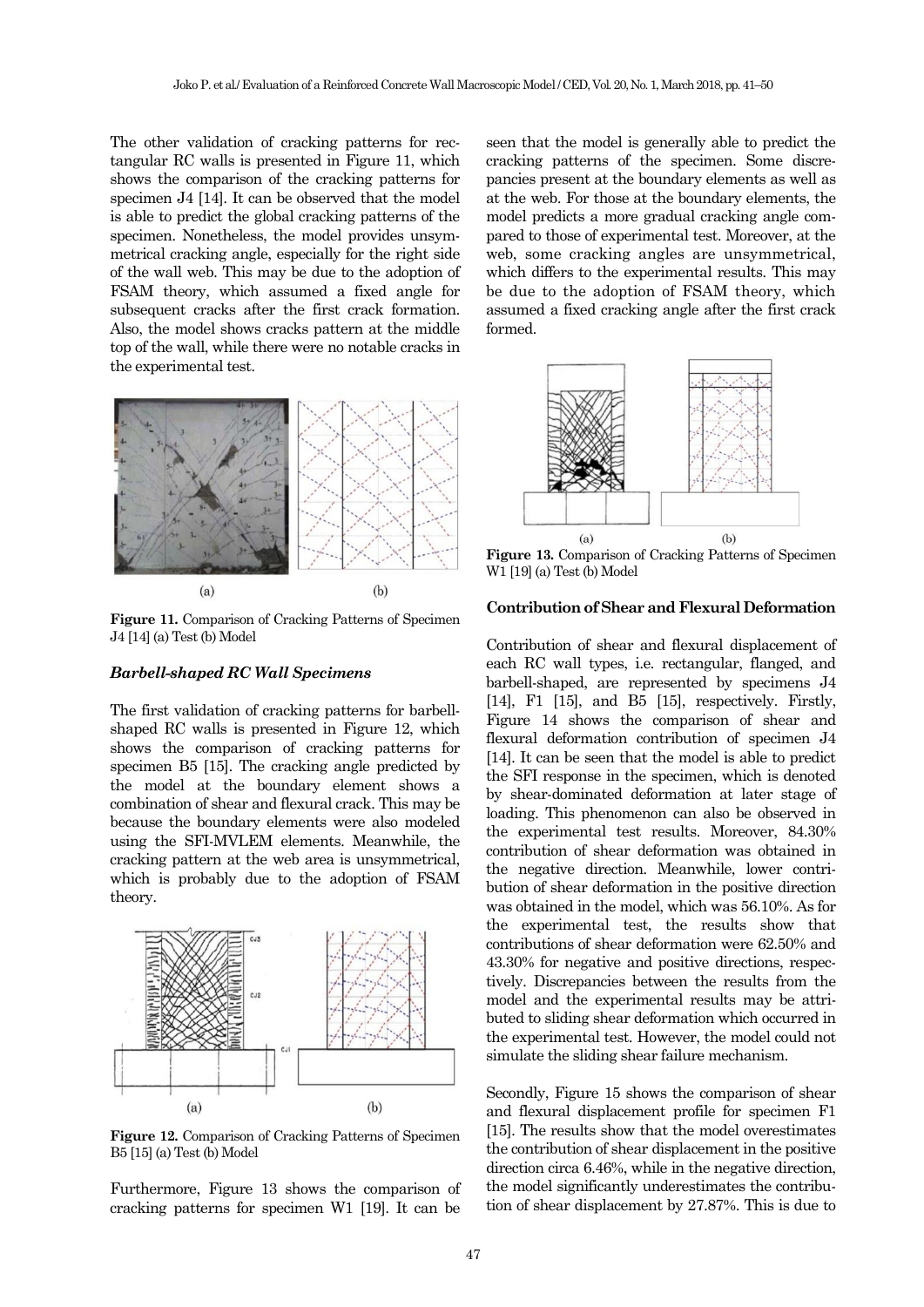web crushing failure in the experimental test which was not captured by the model. As for the contribution of flexural displacement, it is found that the model underestimates the flexural displacement in both directions. There is negligible discrepancy around 0.12% in the positive direction. Meanwhile, in the negative direction, the difference between the model and the experimental results is about 13.39%. This also may be due to the local failure on the web of the specimen, which may further reduce the flexural rigidity of the specimen. Nevertheless, considering the shape of the displacement profile, it can be concluded that the model is able to predict general response of the specimen, except the local failure.



**Figure 14.** Comparison of Shear and Flexural Drift Contribution of Specimen J4 [14]



**Figure 15.** Comparison of Displacement Profile of Specimen F1 [15] (a) Shear (b) Flexure

Lastly, Figure 16 shows the comparison of shear and flexural displacement profile for specimen B5 [15]. As can be seen, the model predicts higher contribution of shear displacement. The finding reveals that the model overestimates the shear displacement by 1.59% and 12.74% in negative and positive directions, respectively. Conversely, the model underestimates the contribution of flexural displacement,

which is around 20.89% and 9.93% in negative and positive directions, respectively. Identical to the previous specimen, visually the displacement profile predicted by the model is considerably reliable. The notable discrepancies in numerical values are strongly attributed to the inability of the model in simulating the local failure mechanism as occurred in the experimental test.



**Figure 16.** Comparison of Displacement Profile of Specimen B5 [15] (a) Shear (b) Flexure

#### **Conclusions**

From a number of evaluations to previous experimental test results, it can be concluded that the model, which uses SFI-MVLEM element, is able to predict the response of various types of RC walls under monotonic and cyclic loading. The results indicate that the model is able to predict the ultimate load of rectangular RC walls subjected to monotonic loading by introducing less than 10% difference to the experimental test results. Moreover, for rectangular RC walls under cyclic loading, the model performs incredibly accurate approximation, with only 3% deviation for ultimate load and displacement in both directions of loading. However, similar to the monotonic loading, the model also introduces higher initial stiffness under cyclic loading. Furthermore, for flanged RC walls, the model can predict the ultimate load accurately with less than 4% deviation in both directions of loading. The prediction of displacement in the positive direction of loading is also acceptable, which is not larger than 10% difference. However, moderate estimation of displacement in the negative direction is obtained for specimen J7 [14], which is lower than the experimental results for about 20%. As for barbell-shaped RC walls, the model can predict the ultimate load and displacement with relative error for about 15%. In addition, the model overestimates the initial stiffness of barbell-shaped RC walls as in the case of rectangular and flanged RC walls.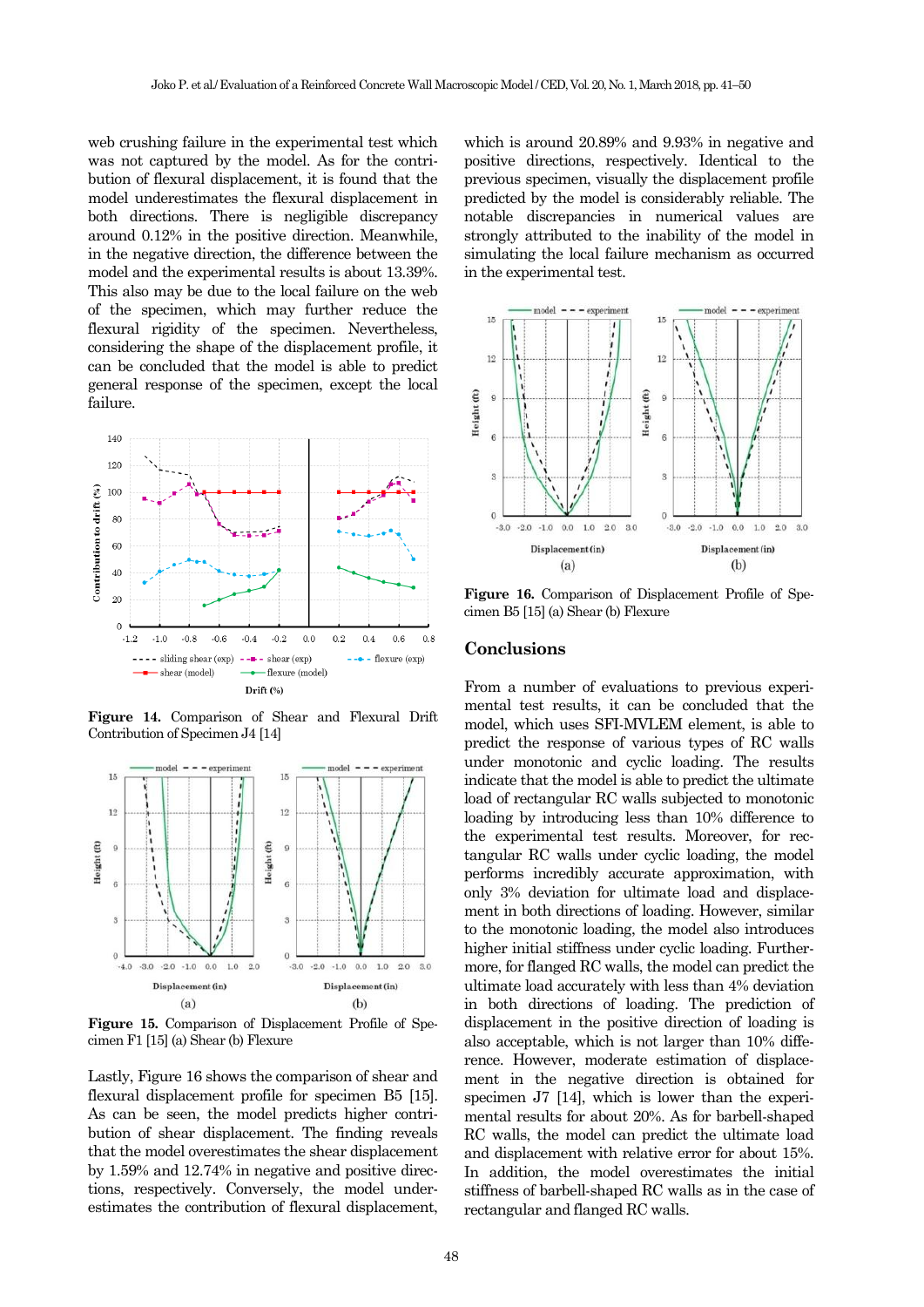Based on the comparison of cracking patterns, it can be concluded that the model is capable of describing the cracking patterns of the tested specimens. Some discrepancies in terms of unsymmetrical cracking patterns is due to the adoption of FSAM theory, which assumed a fixed angle for subsequent cracking angles after the first crack formation. Another key finding is that the crack angles predicted by the model at the boundary elements for the barbellshaped RC walls show a combination of shear and flexural cracks. This is because the boundary elements were also modeled using SFI-MVLEM element. In terms of contribution of shear deformation to total deformation, the model also provides reliable results. For rectangular RC wall, i.e. specimen J4 [14], the model predicts 46% on average for contribution of shear displacement to the total displacement while the experimental results show 48% on average contribution of shear displacement to total displacement. Thus, the result provided by the model is quite accurate by introducing only 2% relative difference to the experimental results. Furthermore, for barbell-shaped RC wall specimens, the model results 5% deviation to the experimental results. Nevertheless, for flanged RC walls, there is moderate difference in the prediction of the contribution of shear deformation between the model and the experimental results, which is about 18% deviation.

In conclusions, if the specimen was not dominated by local failure, the model is able to accurately predict the hysteretic behavior of RC walls, including the ultimate load and displacement. The model can also predict the global cracking patterns neglecting the symmetry aspect. In addition, the model is able to simulate the SFI behavior of RC walls by predicting the contribution of shear and flexural deformations to total wall deformation with reasonable accuracy. Complete analysis results and discussions can be found elsewhere [20,21]. Further research can be conducted to incorporate the effect of local failure mechanism into the model. Moreover, for flanged and barbell shaped RC walls, the SFI-MVLEM element might be combined with nonlinear beam column element to model the wall web and boundary elements, respectively, in order to obtain better prediction of the hysteretic behavior and cracking patterns.

# **References**

- 1. Kolozvari, K.I., *Analytical Modeling of Cyclic Shear-Flexure Interaction in Reinforced Concrete Structural Walls*, Ph.D. Dissertation University of California, Los Angeles, 2013.
- 2. Jalali, A. and Dashti, F., Nonlinear Behavior of Reinforced Concrete Shear Walls using Macros-

copic and Microscopic Models, *Engineering Structures*, 32(9), 2010, pp. 2959–2968.

- 3. Orakcal, K., Wallace, J.W., and Conte, J.P., Flexural Modeling of Reinforced Concrete Walls-Model Attributes, *ACI Structural Journal*, 101(5), 2004, pp. 688–698.
- Massone, L.M., Orakcal, K., and Wallace, J.W., Shear-Flexure Interaction for Structural Walls, *ACI Special Publication*, 236(7), 2006, pp. 127– 150.
- 5. Kolozvari, K., Orakcal, K., and Wallace, J.W., Modeling of Cyclic Shear-Flexure Interaction in Reinforced Concrete Structural Walls. I: Theory, *Journal of Structural Engineering*, 141(5), 2014, pp. 04014135.
- 6. Ulugtekin, D., *Analytical Modeling of Reinforced Concrete Panel Elements Under Reversed Cyclic Loadings*, M.S. Thesis Bogazici University, Istanbul, Turkey, 2010.
- 7. Orakcal, K., Ulugtekin, D., and Massone, L.M., Constitutive Modeling of Reinforced Concrete Panel Behavior Under Cyclic Loading, *Proceedings, 15th World Conference on Earthquake Engineering*, Lisbon, Portugal, 2012.
- 8. Vulcano, A., Bertero, V.V., and Colotti, V., Analytical Modeling of RC Structural Walls, *Proceedings of 9th world conference on earthquake engineering*, 1988, pp. 41–46.
- 9. Menegotto, M. and Pinto, E., Method of Analysis for Cyclically Loaded Reinforced Concrete Plane Frames Including Changes in Geometry and Non-Elastic Behavior of Elements under Combined Normal Force and Bending, *Proceeding of IABSE Symposium on Resistance and Ultimate Deformability of Structures Acted on by Well-Defined Repeated Loads*, 1973, pp. 15–22.
- 10. Filippou, F.C., Popov, E.P., and Bertero, *Effects of Bond Deterioration on Hysteretic Behavior of Reinforced Concrete Joints*, Earthquake Engineering Research Center, University of California, Berkeley, CA, UCB/EERC-83/19, 1983.
- 11. Chang, G.A. and Mander, J.B., *Seismic Energy Based Fatigue Damage Analysis of Bridge Columns: Part I-Evaluation of Seismic Capacity*, State University of New York, Buffalo, NY, NCEER-94-0006, 1994, pp. 222.
- 12. Pilakoutas, K. and Elnashai, A., Cyclic Behavior of Reinforced Concrete Cantilever Walls, Part I: Experimental Results, *ACI Structural Journal*, 92(3), 1995, pp. 271–281.
- 13. Lefas, I.D., Kotsovos, M.D., and Ambraseys, N.N., Behavior of Reinforced Concrete Structural Walls: Strength, Deformation Characteristics, and Failure Mechanism, *ACI Structural Journal*, 87(1), 1990, pp. 23–31.
- 14. Teng, S. and Chandra, J., Cyclic Shear Behavior of High-Strength Concrete Structural Walls, *ACI Structural Journal*, 113(6), 2016, pp. 1335.
- 15. Corley, W.G., Fiorato, A.E., and Oesterle, R.G., Structural Walls, *ACI Special Publication*, 72(4), 1981, pp. 77–132.